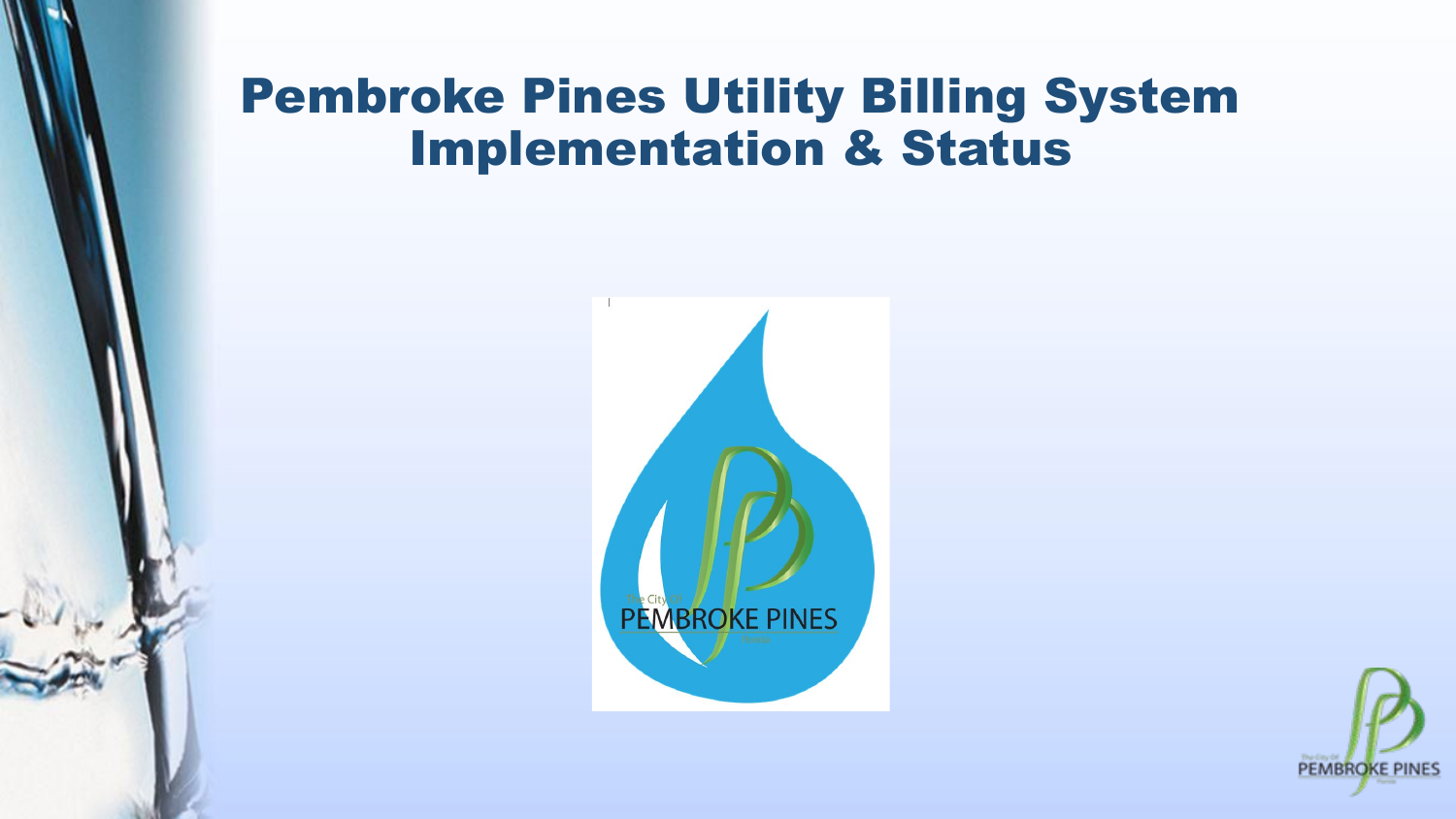#### System Startup

- Conversion from the previous billing software to the Tyler Utility Billing module started in October 2019.
- Training of key staff commenced in October 2019 (experienced some delay due to Covid restrictions). End user staff training started November 2021 and are considered fully trained.
- New system went live in December 2021, with December's utility bills generated by the Tyler system.

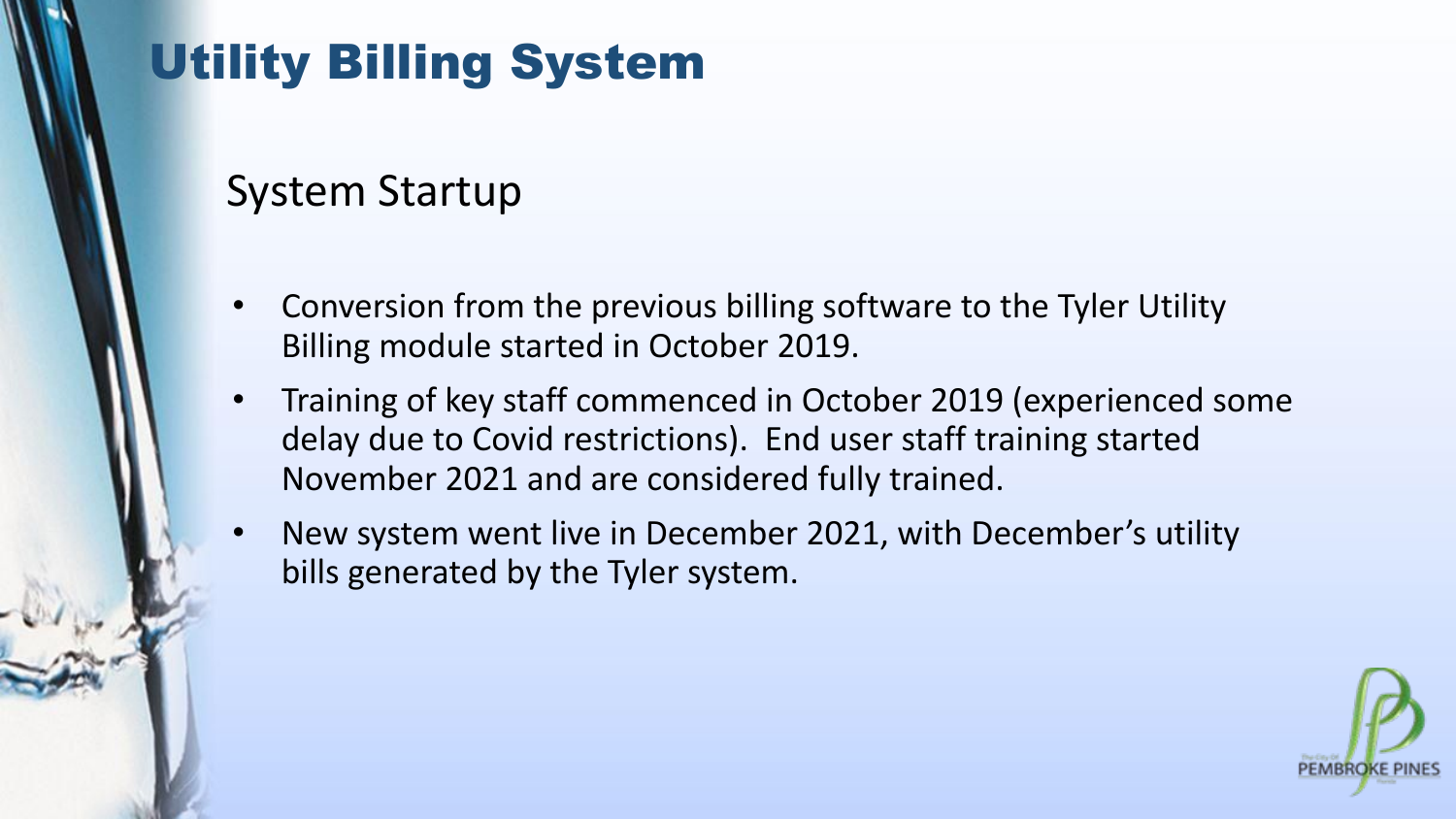System Implementation and Promotion

- Implementation of a new billing system was announced to the public starting in May 2021 via "Coming Soon" notices printed on water bills, posted on City social media and the City website, in the City Connect newsletter, and on electronic monument signs throughout the City. The notices and articles continued with more detail each month through the transition and roll-out.
- What worked well:
	- Public promotions, specifically with an online YouTube video on how to register through the Citizen Self-Service portal (CSS) and link their accounts.
	- Utility bill insert/mailer with information about the new system and CSS set up.
	- City Connect articles and City web site postings on how to get familiar with the new utility bill format.

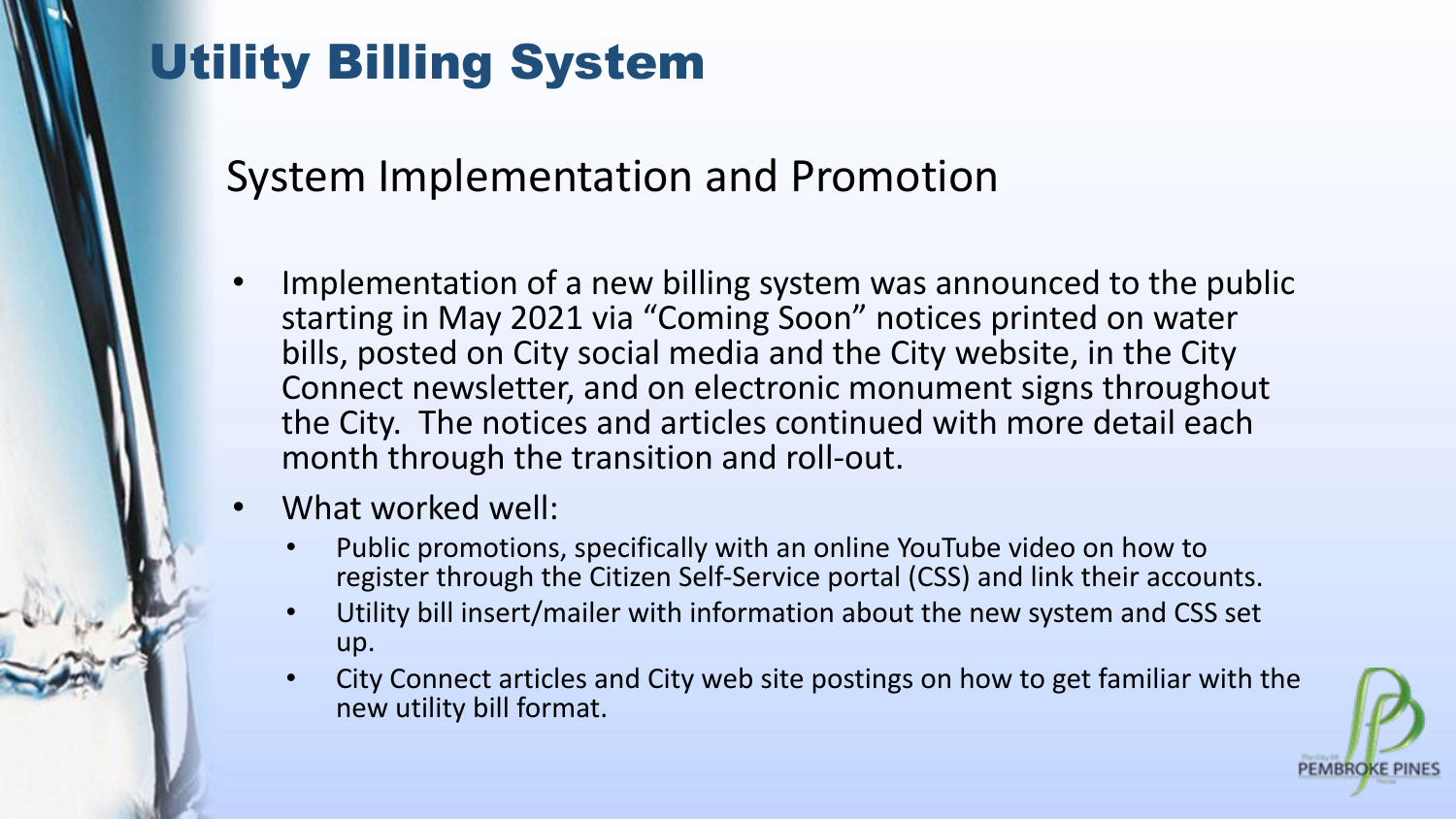System Implementation and Promotion (continued)

- What didn't work well:
	- Customers had difficulty registering in the CSS portal and linking their accounts.



The Customer Name MUST BE ENTERED **EXACTLY AS IT APPEARS ON YOUR NEW BILL,** including commas, spaces and capital letters!



For more information, please contact the Utility Office:

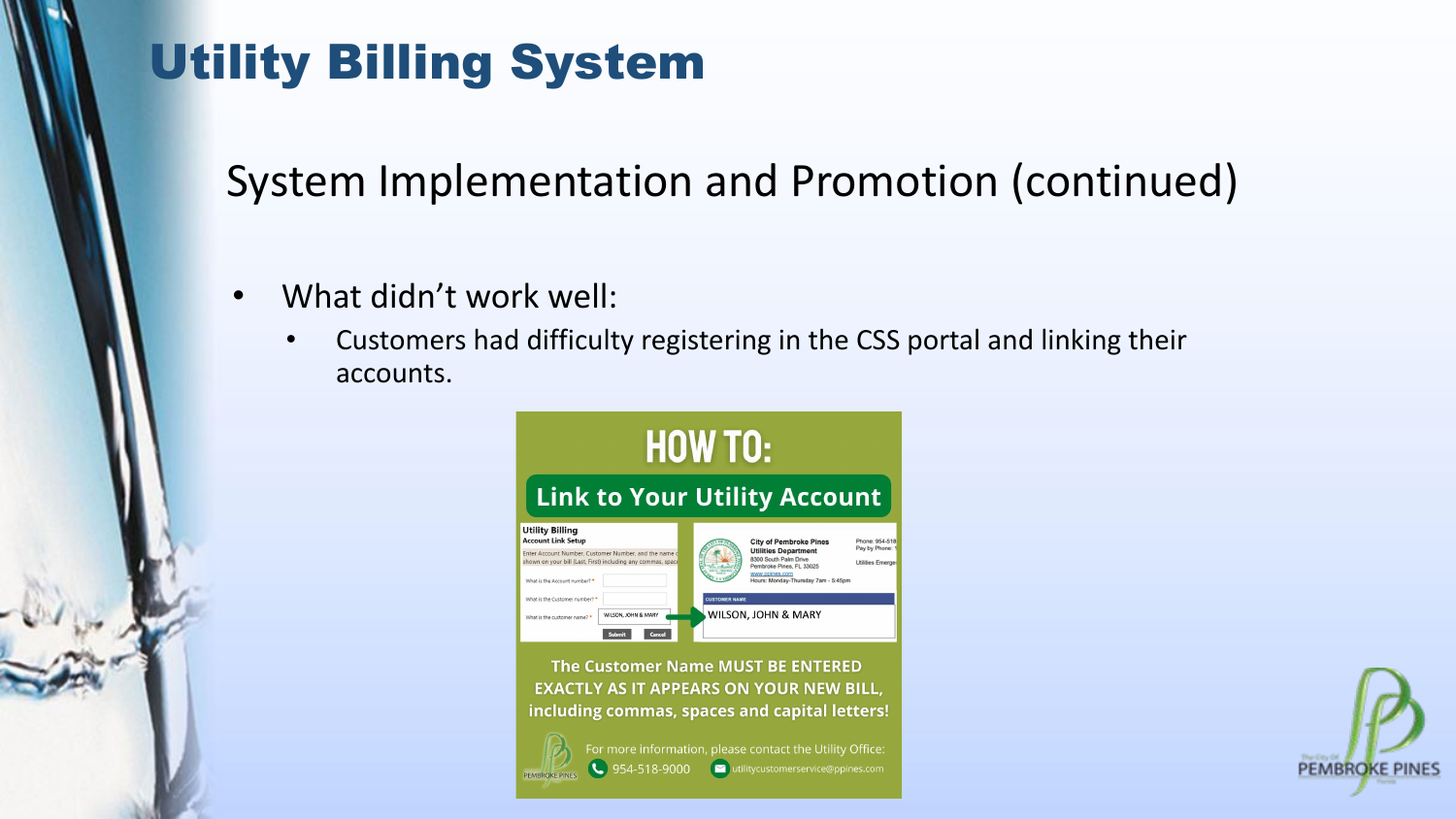System Implementation and Promotion (continued)

- What didn't work well:
	- Customer account numbers were changed and replaced with new account-customer numbers, causing confusion.
	- In February 2022, problems with formatting of the bills in the new system caused a billing delay, and the majority of February's bills were mailed at the end of the month. The resulting payments received all at the same time overwhelmed staff, causing a delay in posting and depositing of checks in March 2022.
	- Phone calls to Utilities Customer Service overwhelmed the capacity of the phone system, resulting in long wait times and large numbers of dropped calls.

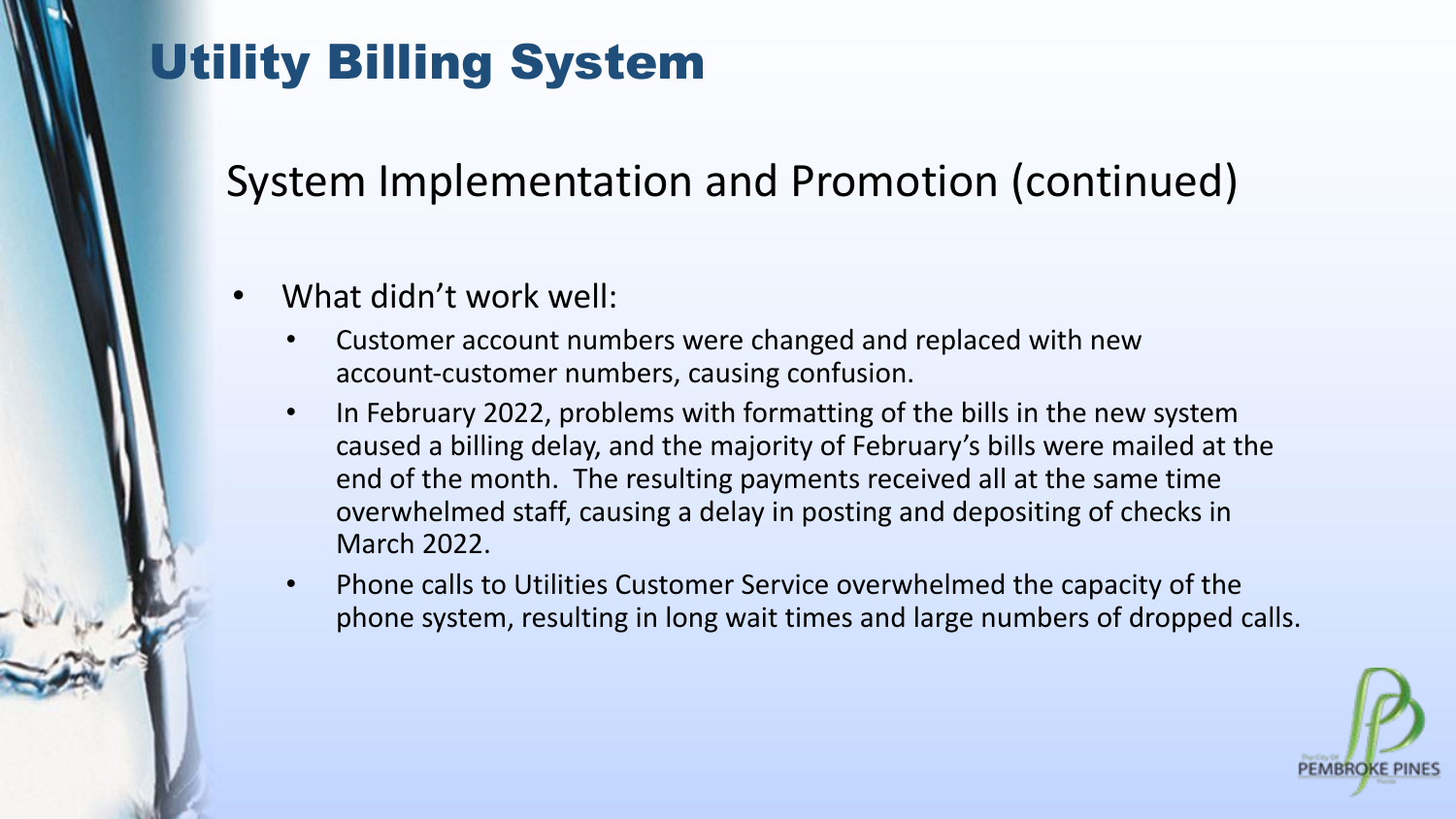Actions to Resolve/Mitigate Problems

- City and Jacobs staff worked overtime to generate bills and post payments timely, and to get familiar with nuances of new system.
- Additional temporary staffing was added to help with the large influx of calls, and to help with billing and posting.
- Additional phone lines were added to accommodate influx of calls. Additionally, a dedicated phone number to a City staff member was created specifically for calls re: CSS registration and linking accounts.
- The Utility Billing lobby was opened on March 2, 2022, to accommodate in person interaction.
- Online tutorial was enhanced to provide clearer direction on how to get familiar with the new system.

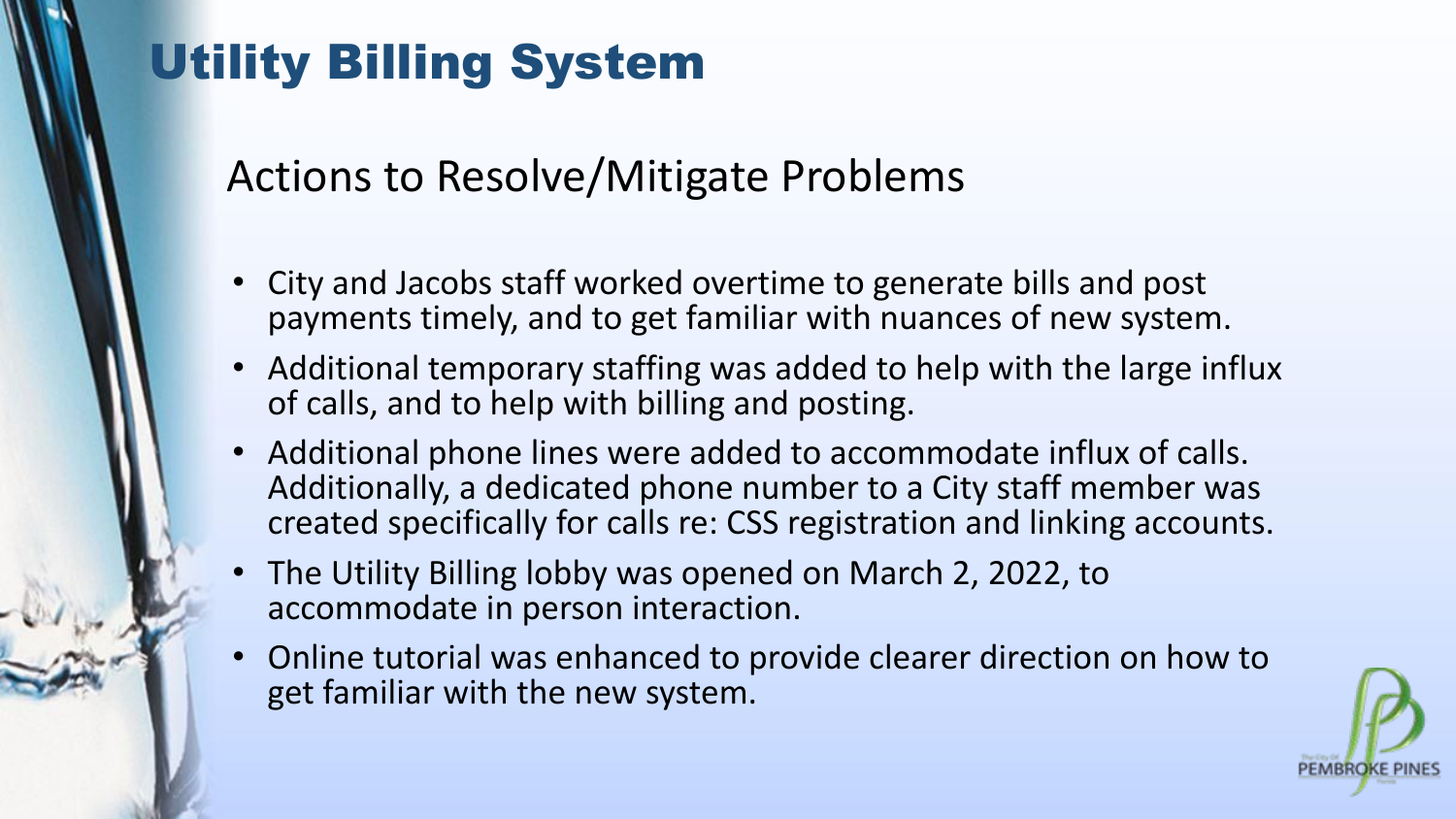#### System Status

- Production and mailing of bills is back on schedule as of March 2022.
- Payments are posted timely as of April 2022.
- The majority of the temporary staffing concluded on May 5, 2022, with the remaining three to stay until May 19, 2022.

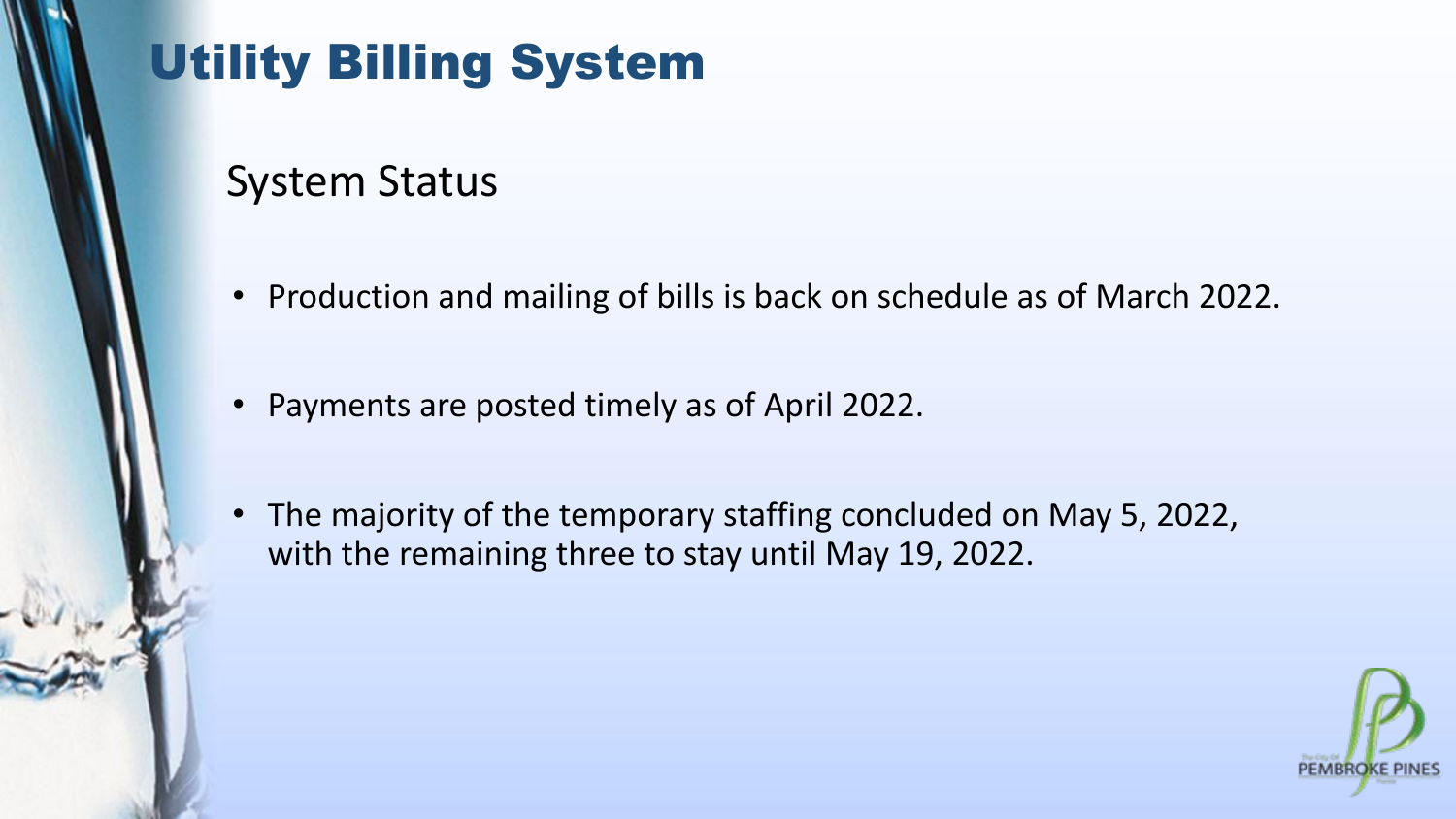#### System Status (continued)

• As of May 9, 2022, 27,493 accounts are registered in the CSS portal (62% of all accounts) . Over \$2 million was paid via the CSS portal in March, 2022.







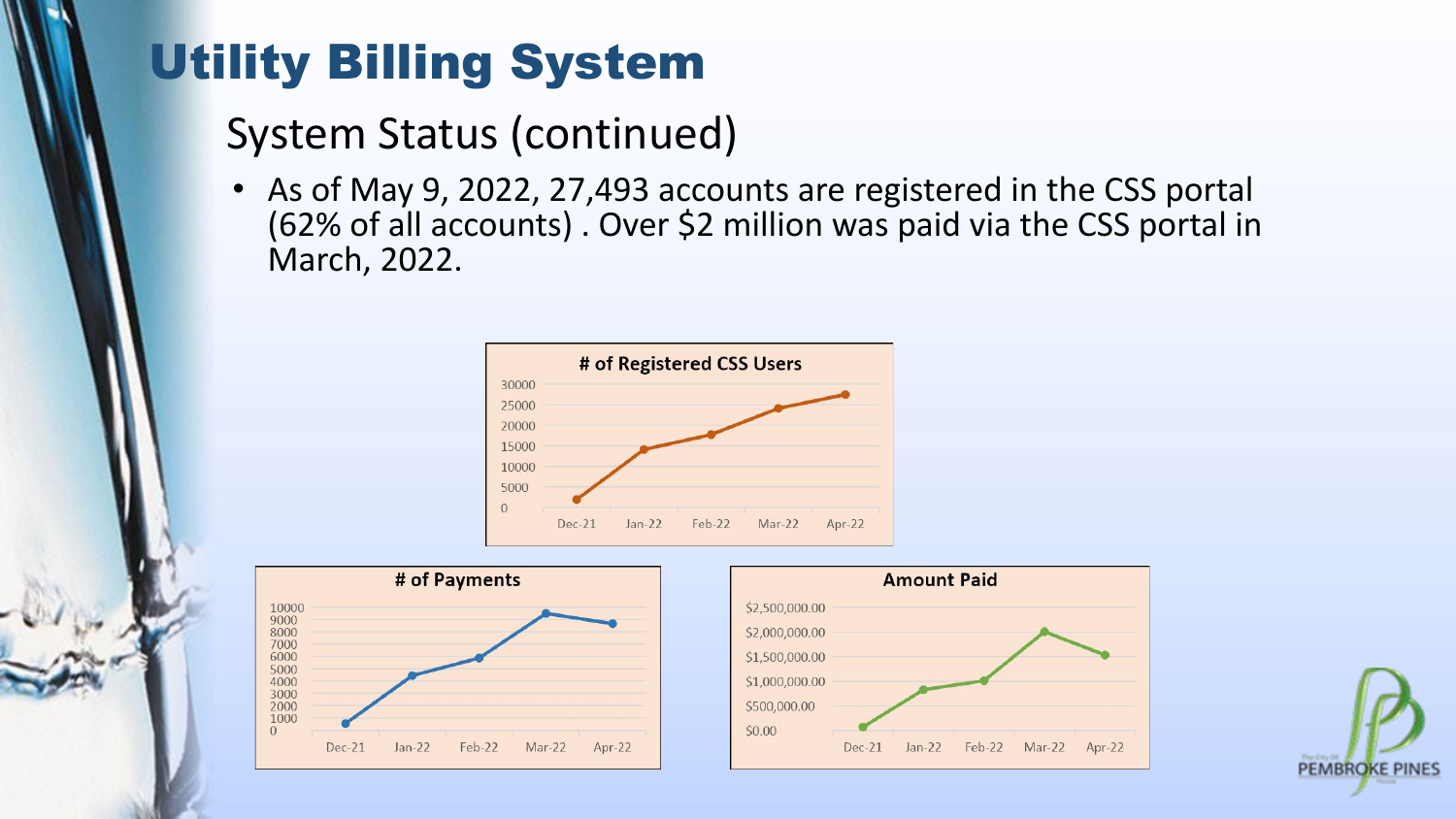#### System Status (continued)

• Call volume is trending down from an estimated average of 450 per day at its peak to 230 per day

|  | Daily Phone Call Statistics (Incoming calls only)<br><b>Month/Year</b><br><b>Business Days</b><br><b>Total # of Calls</b><br>Day<br>5<br>231<br>$May-22$<br>1,154<br>16<br>310<br>4,967<br>Apr-22<br>19<br>349<br>$Mar-22$<br>6,625<br>15<br>441<br>Feb-22<br>6,615<br>17<br>479<br>8,144<br>$Jan-22$<br>292<br>18<br>5,264<br><b>Dec-21</b><br>16<br>203<br>3,246<br>$Nov-21$ |    |       |                               |                                                                                                                                                                                                                                                                                                                            |  | <b>Average # of calls Per Day</b><br>#,##0_);[Re22](#,##0) |
|--|--------------------------------------------------------------------------------------------------------------------------------------------------------------------------------------------------------------------------------------------------------------------------------------------------------------------------------------------------------------------------------|----|-------|-------------------------------|----------------------------------------------------------------------------------------------------------------------------------------------------------------------------------------------------------------------------------------------------------------------------------------------------------------------------|--|------------------------------------------------------------|
|  |                                                                                                                                                                                                                                                                                                                                                                                |    |       | <b>Average # of calls Per</b> | $\texttt{#}, \texttt{#} \texttt{#} \texttt{0}$ ); [Re14](#,##0)                                                                                                                                                                                                                                                            |  |                                                            |
|  |                                                                                                                                                                                                                                                                                                                                                                                |    |       |                               |                                                                                                                                                                                                                                                                                                                            |  |                                                            |
|  |                                                                                                                                                                                                                                                                                                                                                                                |    |       |                               | #,##0_);[Re3](#,##0)                                                                                                                                                                                                                                                                                                       |  |                                                            |
|  |                                                                                                                                                                                                                                                                                                                                                                                |    |       |                               | #,##0_);[Re26](#,##0)                                                                                                                                                                                                                                                                                                      |  |                                                            |
|  |                                                                                                                                                                                                                                                                                                                                                                                |    |       |                               |                                                                                                                                                                                                                                                                                                                            |  |                                                            |
|  |                                                                                                                                                                                                                                                                                                                                                                                |    |       |                               | $###0$ ); [Re18]( $###0$ )                                                                                                                                                                                                                                                                                                 |  |                                                            |
|  |                                                                                                                                                                                                                                                                                                                                                                                |    |       |                               | $###0$ ); [Re9](#,##0)                                                                                                                                                                                                                                                                                                     |  |                                                            |
|  |                                                                                                                                                                                                                                                                                                                                                                                |    |       |                               |                                                                                                                                                                                                                                                                                                                            |  |                                                            |
|  | $Oct-21$                                                                                                                                                                                                                                                                                                                                                                       | 16 | 3,040 | 190                           | $#$ , ##0 ); [Re30](#, ##0)<br>$\sim$ . The second contract of the second contract of the second contract of the second contract of the second contract of the second contract of the second contract of the second contract of the second contract of the sec<br>May- Apr-22 Mar- Feb-22 Jan-22 Dec-21 Nov- Oct-21 Sep-21 |  |                                                            |
|  | $Sep-21$                                                                                                                                                                                                                                                                                                                                                                       | 17 | 3,058 | 180                           | 22<br>22<br>21                                                                                                                                                                                                                                                                                                             |  |                                                            |

**PEMBROKE PINES**